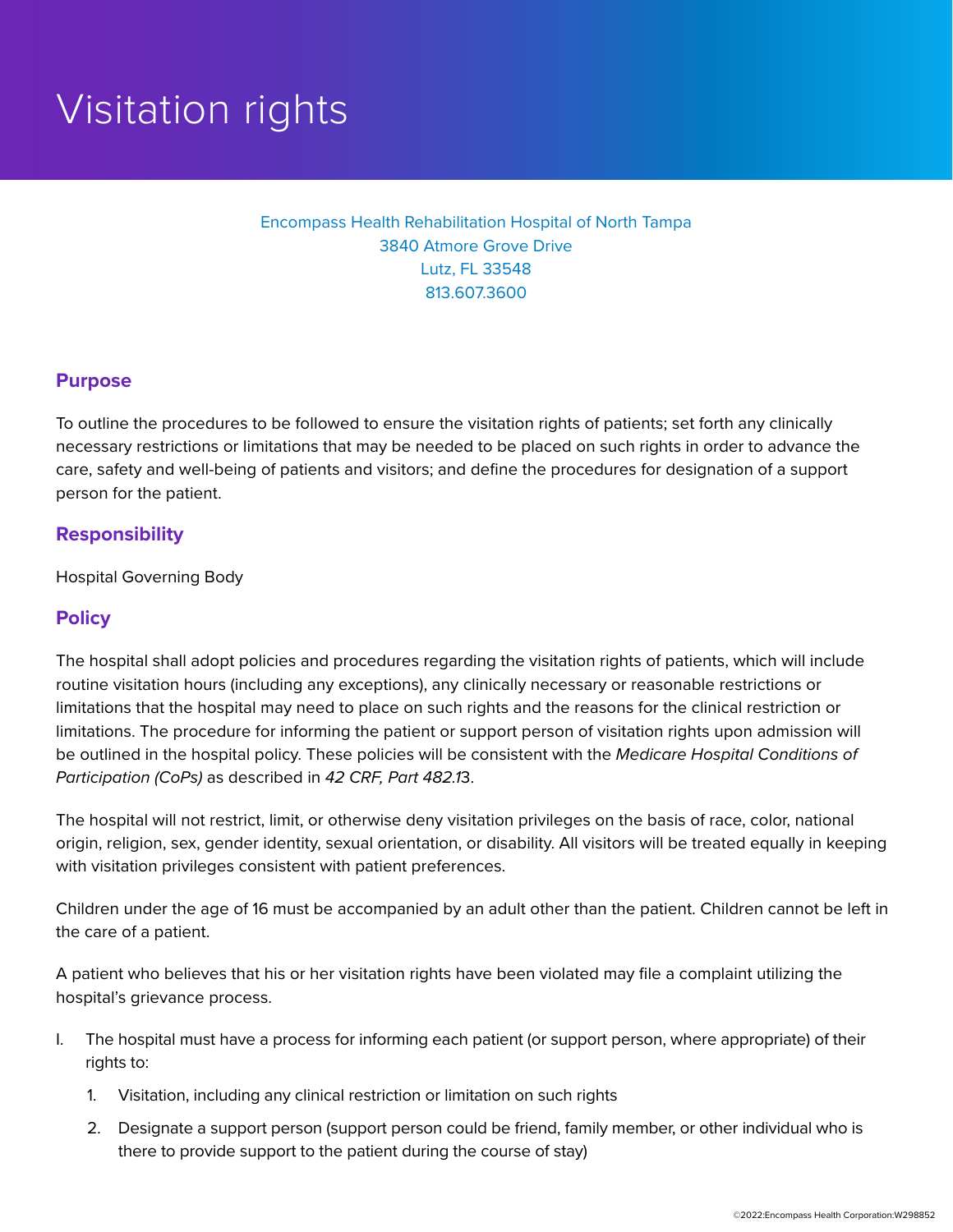- 3. Receive visitors including, but not limited to, a spouse, domestic partner regardless of sex, other family member, or friends
- 4. Restrict, withdraw or deny such consent for visitation at any time
- II. Hospital may limit/restrict visitation based on:
	- 1. Any valid court order limiting or restraining contact
	- 2. Behavior presenting a direct risk to the patient, the hospital staff, and others in the immediate area
	- 3. Behavior destructive of the functioning of the patient care area
	- 4. Patient's risk of infection by the visitor
	- 5. Visitor's risk of infection by the patient
	- 6. Extraordinary precautions because of a pandemic or infectious disease outbreak
	- 7. Substance abuse protocols requiring restricted visitation
	- 8. Patient's need for privacy or rest
	- 9. Need for privacy or rest of another patient in shared room
	- 10. Patient care treatment
	- 11. The potential to interfere with the care of other patients
	- 12. Requests by the patient, other patient or hospital safety concerns
- III. The patient may designate his or her support person in various ways, such as:
	- 1. Oral designation of a support person is sufficient in most cases
	- 2. When the patient is incapacitated and two or more individuals claim to be the patient's support person, documentation may be utilized to indicate a relationship such as:
		- Shared residence
		- Financial interdependence
		- Marital/relationship status
		- Acknowledgement of a committed relationship, advance directives, powers of attorney, etc.
	- 3. State laws governing visitation, designation of support persons, or any related topic should be followed, if such laws provide for rights more expansive than, or are otherwise not inconsistent with, *Federal CoPs*.

#### **References**

Code of Federal Regulations, 42 CFR 482. 13(h) 42 CFR 485(f)

## **Procedure**

Florida Law: FL Chapter No. 2022-34, The No Patient Left Alone Act

Hospital will allow a patient to designate an essential caregiver/support person who must be allowed in-person visitation for at least two hours per day, in addition to any other visitation authorized by the provider. An essential caregiver can be a family member, friend, guardian, or other individual.